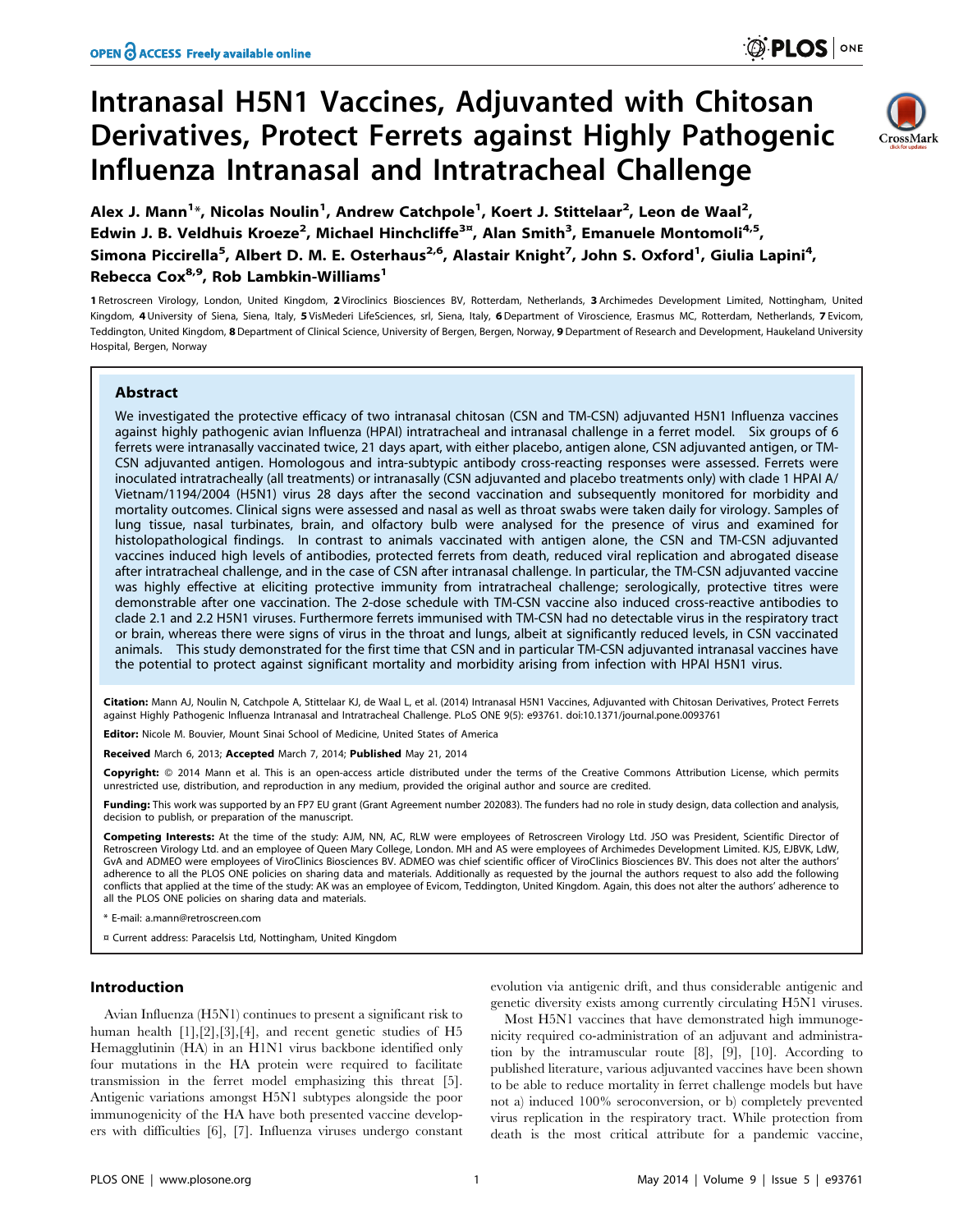Table 1. Summary of ferret treatment groups and vaccine and adjuvant formulations tested.

| Group          | Animals per<br>group | <b>Treatment description</b> | <b>Formulation details</b><br>(total HA dose)   | <b>Route of vaccine</b><br>administration | Days of<br><b>Immunisations</b> | <b>Route of virus</b><br>challenge |
|----------------|----------------------|------------------------------|-------------------------------------------------|-------------------------------------------|---------------------------------|------------------------------------|
|                | 6                    | <b>CSN Adjuvanted</b>        | $0.075$ mg/ml<br>HA+5 mg/ml CSN $(15 \mu g)$    | Intranasal                                | 0, 21                           | IN                                 |
| $\overline{2}$ | 6                    | <b>CSN Adjuvanted</b>        | $0.075$ mg/ml<br>HA+5 mg/ml CSN $(15 \mu q)$    | Intranasal                                | 0, 21                           | $\mathsf{I}$                       |
| l 3            | 6                    | Unadjuvanted/Antigen alone   | 0.075 mg/ml HA (15 $\mu$ g)                     | Intranasal                                | 0, 21                           | IT                                 |
| 4              | 6                    | TM-CSN Adjuvanted            | $0.075$ mg/ml HA+5 mg/ml<br>TM-CSN $(15 \mu q)$ | Intranasal                                | 0, 21                           | IT                                 |
| 15             | 6                    | Placebo                      | PBS                                             | Intranasal                                | 0, 21                           | IN                                 |
| 16             | 6                    | Placebo                      | PBS                                             | Intranasal                                | 0, 21                           | IT                                 |

doi:10.1371/journal.pone.0093761.t001

preventing viral shedding in the respiratory tract is a crucial additional step to interrupt population level transmission in a well vaccinated population (at least 60% coverage of healthy individuals for epidemic vaccination) [4],[11].

A ferret model was used in this study as ferrets resemble disease in humans when infected with Influenza A viruses [12],[13]. This ferret model is also the gold standard to demonstrate both the immunogenicity and the protective efficacy of Influenza vaccines [14],[15],[16],[17],[18].

Chitosan and its derivatives have been widely investigated as adjuvants for mucosal vaccination and for the intranasal delivery in particular [19]. Chitosan is a co-polymer of D-glucosamine and N-acetyl-D-glucosamine in which the amino groups provide a positive charge in aqueous solution. Chitosan is available commercially in water-soluble salt forms, such as glutamate and hydrochloride. Although chitosan salts are largely insoluble above about pH 6, a number of derivatives with enhanced solubility at neutral pH are available. One such derivative is trimethyl chitosan, in which some primary amine groups are replaced with methyl groups to provide increased solubility in neutral and basic environments [20].

The purpose of this study, in the ferret viral challenge model, was to investigate the protective efficacy of ChiSys (Archimedes Development Limited), a chitosan-based bioadhesive mucosal delivery system, as an intranasal adjuvant for an inactivated subunit vaccine containing modified HA and NA (Neuraminidase) antigens from A/Vietnam/1194/2004 (H5N1). A glutamate salt form (CSN) and a trimethyl derivative of chitosan (TM-CSN) were evaluated separately as adjuvants.

## Materials and Methods

#### Viruses and virus reagents

The inactivated Influenza subunit vaccine was prepared from NIBRG-14, a vaccine seed strain that is a reassortant between PR8 and A/Vietnam/1194/2004 (Batch No. 1090/10)] that was kindly supplied by Novartis Vaccines and Diagnostics S.r.l., Italy. The ferrets were challenged with wild-type Influenza A/Vietnam/ 1194/2004 [H5N1] virus. The challenge virus was isolated from the field and passaged twice in Madin-Darby canine kidney cells (MDCK, ATCC-CCL-34).

Prior to the study, all ferrets were screened (using the HAI assay) against the following virus vaccine seed strains (reassortants that bear the Influenza PRB backbone but retain the HA and NA from the wild type viruses) were used in the assay: A/Vietnam/1194/ 2004 NIBRG-14 [H5N1] with the modified HA, A/Victoria/

210/2009 [H3N2] (NYMCx187), A/California/7/2009 [H1N1] (NYMCx181). In addition to the above vaccine seed strains, the wild type virus B/Brisbane/60/2008 was used in the screen. All of these viruses were supplied by NIBSC, UK.

The vaccine responses in serum were measured with the HAI assay (Haemagglutination inhibition) by Viroclinics using the NIBRG-14 virus provided by NIBSC, UK. For HAI and Single Radial Haemolysis (SRH) assays performed by VisMederi srl., the viral antigens used were A/Vietnam/1194/2004 [H5N1] as supplied by NIBSC, A/turkey/Turkey/1/2005 [H5N1] as supplied by NIBSC, and A/Indonesia/5/2005 [H5N1] as supplied by CBER. For the viral neutralization assays (VN) the live viruses used were: A/Vietnam/1194/2004 [H5N1] as supplied by NIBSC, A/turkey/Turkey/1/2005 [H5N1] as supplied by NIBSC, and A/Indonesia/5/2005 [H5N1] as supplied by the CDC.

## Ferrets & Study Procedures

Thirty-six healthy outbred male ferrets approximately 12 months of age, between 1350 g and 2575 g in weight, were purchased from a commercial breeder. Animals were housed and experiments were conducted in compliance with EU directive 86/ 609/EEC) and Dutch legislation (Experiments on Animals Act, 1997). The protocol was approved by the independent animal experimentation ethical review committee of the Netherlands Vaccine Institute (permit number 201100332). Additional information on animal husbandry can be found in the File S1.

All ferrets tested negative for the presence of HAI antibodies against the challenge virus and recent seasonal strains of Influenza and Aleutian disease virus.

Three days prior to the first immunisation, the animals had temperature transponders implanted into the peritoneal cavity (DST micro-T ultra-small temperature logger; Star-Oddi, Reykjavik, Iceland). This device recorded the body temperature of the animals every 10 minutes. Effect of virus infection on body temperature was assessed for changes in the temperature of each ferret post inoculation. Body weights were measured at 1 and 7 days before inoculation and on 1, 2, 3, 4 and 5 days post inoculation (dpi). Serum was taken days 0, 21, 42, and 49 for hemagglutination inhibition (HAI), virus neutralization (VN), and single radial haemolysis (SRH) serology assays. Nasal and throat swabs were taken on 1, 2, 3, 4 and 5 dpi.

## Vaccine formulations

The intranasal vaccine candidates evaluated in the study were aqueous solutions containing an inactivated NIBRG-14 H5N1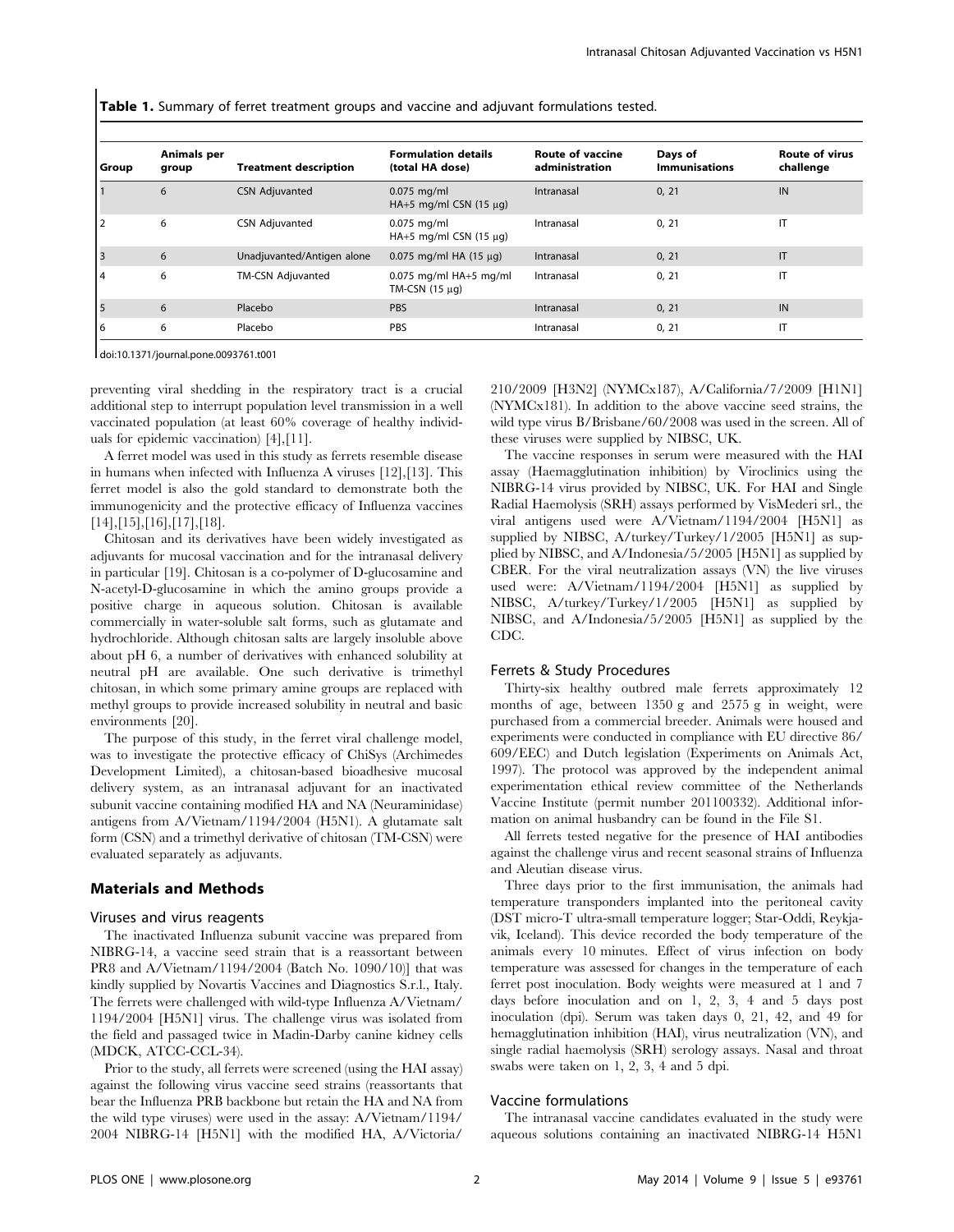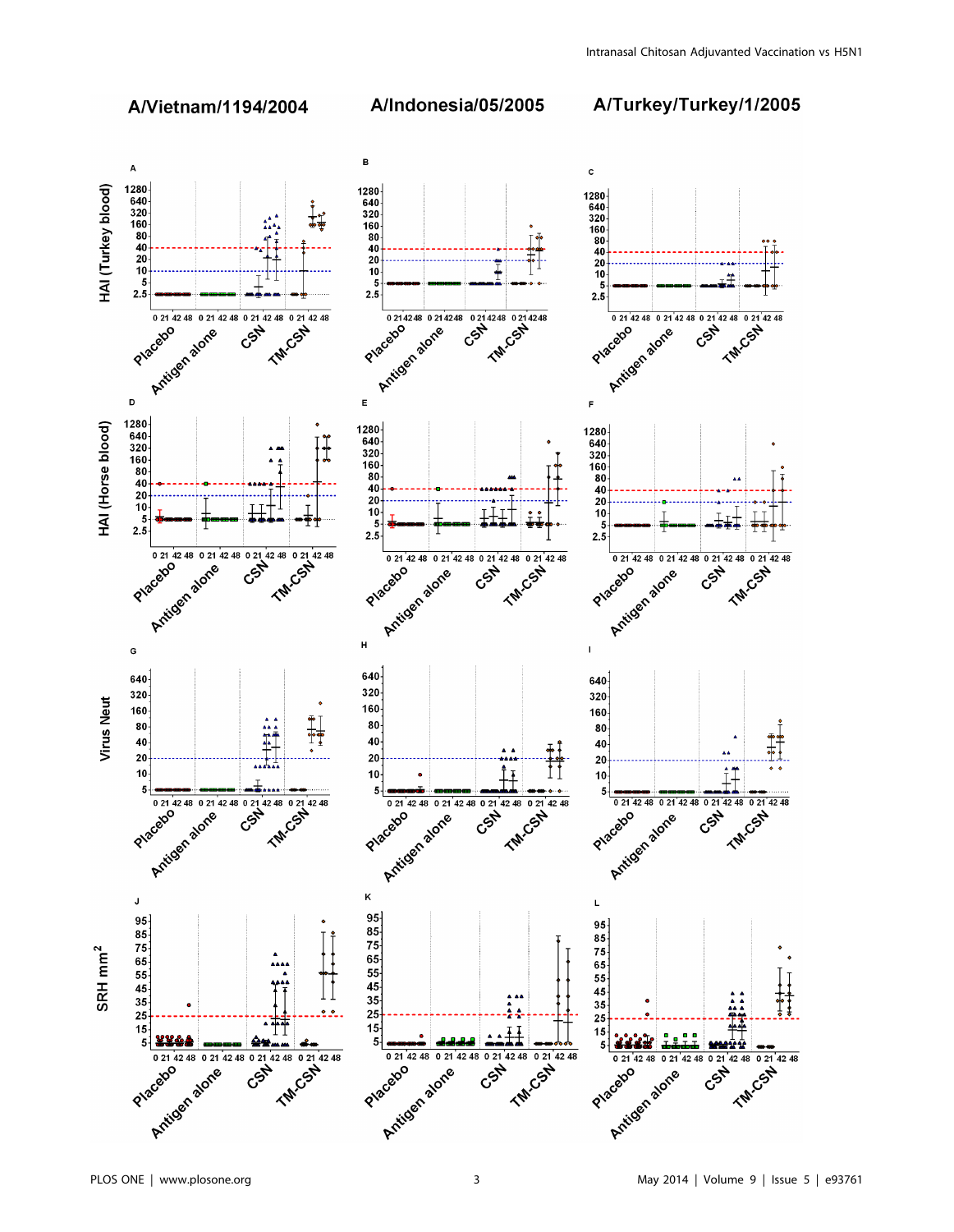Figure 1. Antibody responses of immunised ferrets to A/Vietnam/1194/2004 (clade 1), A/Indonesia/05/2005 (clade 2.1), & A/Turkey/ Turkey/1/2005 (clade 2.2) H5N1 viruses by HAI (turkey and horse erythrocytes), VN, and SRH assays. All animals were intranasally immunised on days 0 and 21. Data presented for each of the vaccine groups before and after 1 vaccination (Day 0 and Day 21), 2 vaccinations (Day 42), and just prior to challenge (Day 48). Treatment groups were Placebo (PBS) n = 12; unadjuvanted/antigen alone (0.075 mg/mL HA) n = 6; CSN adjuvanted vaccine (0.075 mg/mL HA+5 mg/mL CSN) n = 12; & TM-CSN adjuvanted vaccine (0.075 mg/mL HA+5 mg/mL CSN) n = 6. Bars represent geometric mean group values (horizontal bars) and  $\pm$ SD (vertical bars). Vaccine responses are as follows: graphs A, D, G, & J are responses to A/ Vietnam/1194/2004, as measured by HAI (turkey erythrocytes), HAI (horse erythrocytes), VN & SRH respectively; B, E, H, & K are responses to A/ Indonesia/05/2005; C, F, I, & L are responses to A/Turkey/Turkey/1/2005. Seroconverting ferrets (threshold represented by blue horizontal dotted line) were defined as those animals with an equal or greater than 4 fold increase in titre from baseline for the HAI and VN assays. Those that attain an area of 25 mm<sup>2</sup> or more for the SRH assay were defined as seroprotected. Seroprotection levels for the HAI assay were defined as equal or greater than 40HAI (threshold represented by red horizontal dotted line).

doi:10.1371/journal.pone.0093761.g001

subunit antigen, adjuvanted with ChiSys (Archimedes Development Limited, UK) utilising either chitosan glutamate (CSN) or N,N,N-trimethylated chitosan (TM-CSN) as in Table 1. As controls, antigen alone (unadjuvanted vaccine) chitosan-free vaccine formulation and placebo [phosphate buffered saline (PBS)] treatments were also tested.

All materials for dosing to ferrets were supplied by Archimedes. The inactivated Influenza subunit vaccine HA content was measured using the SRID assay (Single Radial Immunodiffusion). Stock material was diluted with PBS or the appropriate CSN/ TM-CSN adjuvant prior to use. The CSN adjuvant utilised chitosan glutamate 75–90% deacetylated, obtained from FMC BioPolymer AS, Norway. Stock CSN solutions were prepared in PBS. TM-CSN adjuvant was 77.7% deacetylated obtained from KitoZyme, Belgium. Stock TM-CSN solutions were prepared in ultrapure water. PBS tablets, Sigma, UK were used to prepare 0.01 M PBS, pH 7.4 in ultrapure water as per the manufacturer's instructions.

#### Intranasal Immunisation

Animals were separated into six groups of six ferrets. Animals were immunised intranasally with 200 µl of the appropriate treatment divided between both nostrils, according to treatment assignments in Table 1, on Days 0 and 21 using a positive displacement automatic pipette with filter tip. As illustrated in Table 1 the treatment groups consisted of CSN adjuvant +15  $\mu$ g/ dose (n = 12), TM-CSN +15  $\mu$ g/dose (n = 6), unadjuvanted + 15  $\mu$ g/dose (n = 6), and Placebo-PBS (n = 12). The CSN and Placebo groups were split into two and challenged by either the intranasal or intratracheal routes, while the TM-CSN and unadjuvanted treatment groups were only challenged by the intratracheal route.

# Inoculation with homologous H5N1 Influenza: A/ Vietnam/1194/2004 (clade 1)

Four weeks after the last immunisation (day 49), all ferrets were challenged with wild-type Influenza A/Vietnam/1194/2004 [H5N1] virus. The challenge stock  $(7.3 \text{log}_{10}T\text{CID}_{50}/\text{mL})$  was diluted in ice-cold PBS to target nominal concentrations of  $3.3 \times 10^4$  TCID<sub>50</sub>/mL for intratracheal challenge and  $3.3 \times 10^5$ TCID50/mL for intranasal challenge. The respective virus concentrations were selected in order to administer a nominal viral dose of  $10^5$  TCID<sub>50</sub> to each animal in a 3 mL volume by the intratracheal route and the 0.3 mL intranasally. After dilution, the challenge virus was kept on wet ice throughout its usage. Preparation and administration of the challenge virus inoculums were performed under BSL3+ conditions. A sample of each challenge virus dilution was titrated on MDCK cells (ATCC-CCL-34), as previously described [21]; back titration confirmed that all ferrets received a total HPAI virus inoculum of  $7.5\times10^4$  $TCID_{50}$ .

## Specimens for Viral Analysis

Nasal swabs and throat swabs for viral assays were collected daily into cold viral stabilisation medium (EMEM containing bovine serum albumin (fraction V), penicillin, streptomycin, amphothericin-B, L-glutamine, sodium bicarbonate and Hepes), aliquoted and stored at  $-70^{\circ}$ C as previously described [21].

After necropsy, cranioventral, craniodorsal, caudoventral and caudodorsal sections of all lobes of the right lung and the accessory lobe (pooled per animal), right nasal turbinate and sections of the right brain and right olfactory bulb from each animal were collected for quantification of Influenza. All samples were stored at  $-70^{\circ}$ C prior to further processing.

# Viral Quantification Assays

Infectious titres were determined by virus titration on MDCK cells, as previously described [21]. Influenza viral load for nasal swabs and throat swabs for tissues culture were measured as log (base 10) tissue culture infectious dose units/mL (log  $TCID_{50}/mL$ ) with a lower limit of quantification (LLOQ) of 0.8  $log_{10} TCID_{50}/$ mL. Analysis of the turbinates, lung, and olfactory bulb by tissue culture were expressed as  $log_{10}TCID_{50}/gram$  of tissue. The LLOQ of the tissue samples varied according to the tissue weight.

# Serologic Testing

Serum samples collected prior to the first and second immunisations and prior to inoculation were stored at  $-20^{\circ}$ C. They were tested against homologous virus as well as clade 2.1 (A/ Indonesia/05/2005) and 2.2 (A/Turkey/Turkey/1/2005) H5N1 viruses using HAI (utilizing both turkey and horse erythroctyes), VN, and SRH assays.

Sera were analyzed for the presence of anti-HA antibodies against A/Vietnam/1194/2004 (performed at Viroclinics with an initial dilution 1:5), A/Indonesia/05/2005 (performed at VisMederi srl, Siena Italy with an initial dilution 1:10), and A/Turkey/ Turkey/1/2005 (also performed at VisMederi srl) by using an HAI assay with 1% turkey erythrocytes, as described previously [22]. Additionally the modified HAI method from Stephenson et al, 2004 was used to measure H5N1 HAI responses in 1% horse erythrocytes by VisMederi srl (initial dilution of 1:10). Neutralisation assays were performed at VisMederi srl, as described by Svindland *et al* [23] (additional information on the neutralization assay can be found in the File S1). MDCK-SIAT1 cells were obtained from ECACC ref. 05071502. The Spearman-Kärber formula was used to calculate the neutralisation titre of each sample [24], [25]. Ferrets that had a  $\geq$ 4 fold rise in their HAI or VN titre were identified as seroconverted. Any of Days 21, 42, and 48 could be used when defining seroconversion. Single radial haemolysis was performed at the University of Siena, Italy, based on the modified reference method standardised by Schild et al [26] and performed as described in detail by Svindland et al [23]. A haemolysis area  $\leq 4$  mm<sup>2</sup> was considered negative, between 4 and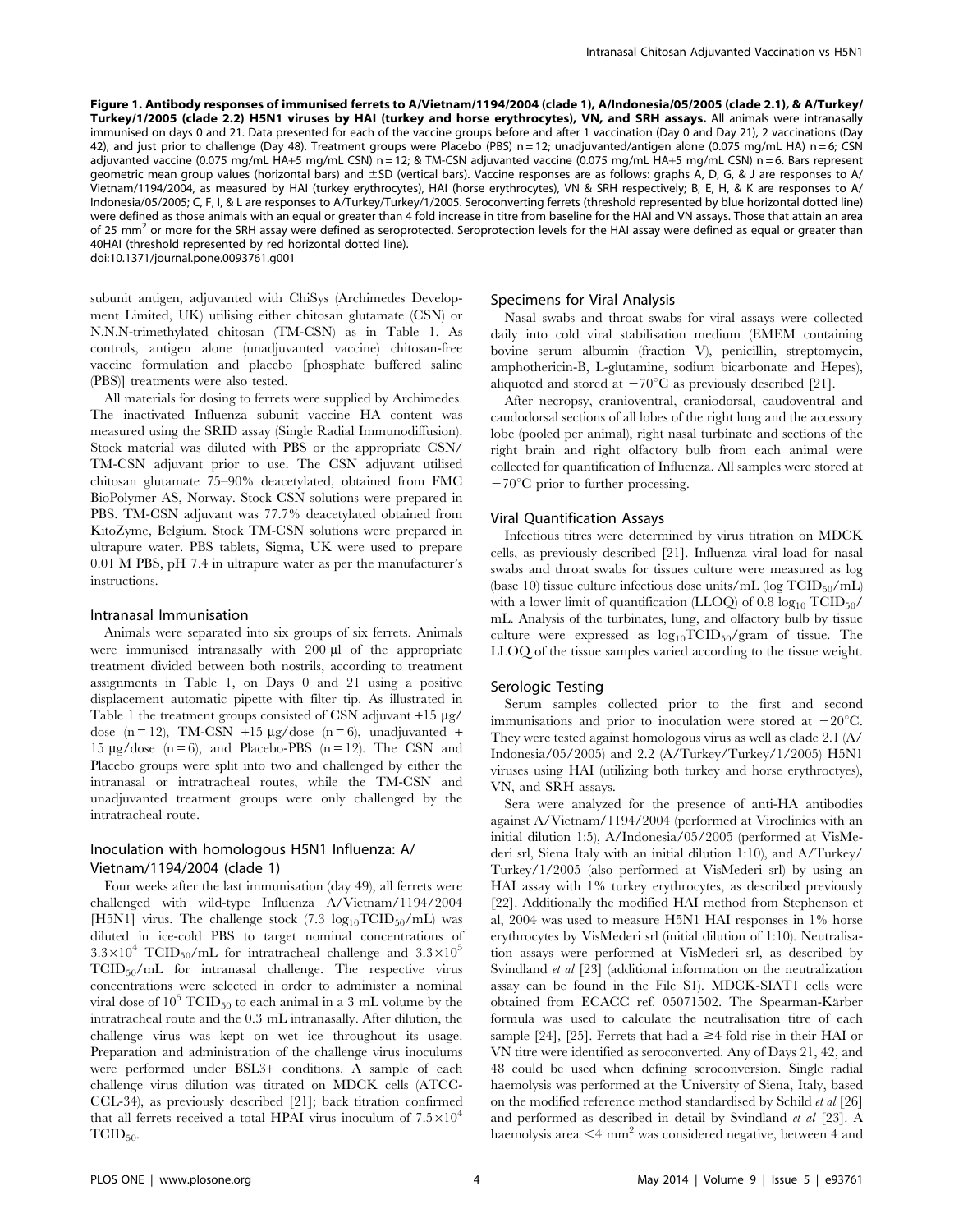

Figure 2. Morbidity and mortality in in control and vaccinated ferrets post challenge with homologous H5N1 HPAI virus. 2A. Kaplan Meyer survival plot for vaccinated ferrets post challenge. The following groups were challenged with HPAI virus by the intratracheal route and the data is shown in 2A: red line = placebo group challenged, green line = unadjuvanted/antigen alone vaccine group, all other groups are represented by the black line. 2B.daily percentage weight change post challenge. Treatment group mean weight changes (%) on each day post challenge are represented with  $\pm$  SEM. 2C. Temperature change (°C) post challenge. Ferret temperature was monitored every 10 minutes with implantable thermometers allowing analysis of temperature change from baseline (average of Days 45–48 temperatures for each animal). Treatment group mean temperature changes every 12 hrs (00:00 and 12:00) are represented with  $\pm$  SD. The following groups were challenged with HPAI virus by the intratracheal route and the data is shown in 2B and 2C: red circle = placebo group challenged,

green squares = unadjuvanted/antigen alone vaccine group, blue pyramids = CSN adjuvanted vaccine, orange diamonds = TM-CSN adjuvanted vaccine. The following groups were challenge by the intranasal route: black diamonds = placebo, and blue circles = CSN adjuvanted vaccine.

doi:10.1371/journal.pone.0093761.g002

 $25 \text{ mm}^2$  positive but not protective, and greater than  $25 \text{ mm}^2$  as positive seroprotective, as per European Medicines Agency & the Committee for Medicinal Products for Human Use (EMEA CHMP) guidelines [27]. Positive control serum sample (sheep hyperimmune sera) was supplied by the National Institute for Biological Standards and Control, UK).

#### Pathology

At the time of necropsy, a complete macroscopic post-mortem examination was performed, the animals were weighed and abnormalities were recorded. All lung lobes were inspected and lesions described. The lungs were collected and weighed. The relative lung weight was calculated as proportion of the body weight (lung weight/body weight at necroscopy $\times100$ ). The right lung was sampled for virology. The left lung and left nasal turbinates were fixed with 10% neutral buffered formalin for histopathology. After fixation, sections from the cranial- and caudal lobes  $(n = 2 \text{ each})$  and nasal turbinates were embedded in paraffin and the tissues sections stained with haematoxylin and eosin and histopathological examination performed as described elsewhere [28].

#### Statistical Analysis

Statistical analyses and construction of figures were performed with GraphPad Prism Software v5.0 (La Jolla, CA). ANOVA and Fisher's exact test analyses were two tailed, statistical significance was set at  $p = 0.05$ . Additional information on specific analysis can be found in the File S1.

# **Results**

Ferrets were observed after each of the vaccinations for general health. There was no untoward vaccine post-administration observation noted for the four intranasal treatments.

# Vaccination of Ferrets with H5N1 Vaccines and Serologic Responses

Sera from vaccinated ferrets were tested with HAI, SRH, and VN assays against the homologous challenge virus (clade 1) as well as representatives from clade 2.1 and clade 2.2 (Tables S1,S2,& S3 in File S1 respectively). None of the six ferrets vaccinated with antigen alone (15 µg HA/dose) showed significant serum antibody titres after two vaccinations by any assay against either homologous virus or antigenically distinct viruses (Figure 1, & Tables S1, S2, & S3 in File S1). After a single dose of CSN adjuvanted vaccine 2 out of 12 ferrets seroconverted by HAI (turkey erythrocytes) to homologous virus, and after two vaccinations 7 out of 12 seroconverted by the HAI (turkey erythrocytes) assay, 7 attained seroprotective levels in the SRH assay, with 8 out of 12 seroconverting as measured by the VN assay. Of those vaccinated with the TM-CSN adjuvant 3 out of 6 seroconverted by HAI (turkey erythrocytes) to homologous virus after one vaccination. After two vaccinations, 6 out of 6 seroconverted by HAI (turkey and horse erythrocytes) and VN assays, and all six attained seroprotective levels measured in the SRH assay.

We assessed cross-clade immunogenicity of the adjuvanted intranasal vaccines for clade 2.1 (Figures 1B, 1E, 1H, & 1K) and 2.2 (Figures 1C, 1F, 1I, & L) viruses.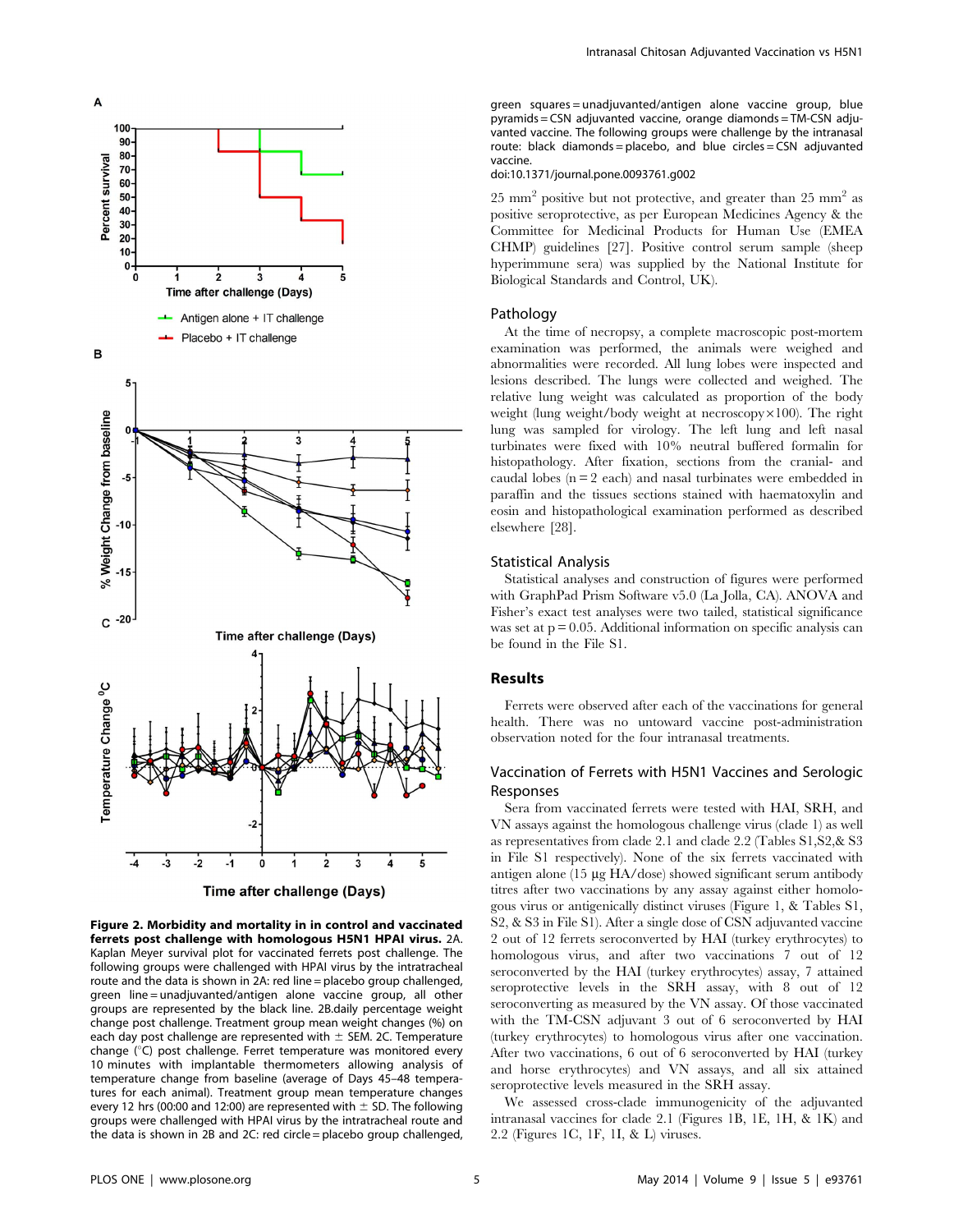|                                                                                                                                                                                                                                                                                                                                                                                                                                                                             | Vietnam/1194/2004      | Seroconversion and seroprotection against A/ |                                         |                     | <b>Clinical Signs</b>      |                    | Viral detection |               |               |           |
|-----------------------------------------------------------------------------------------------------------------------------------------------------------------------------------------------------------------------------------------------------------------------------------------------------------------------------------------------------------------------------------------------------------------------------------------------------------------------------|------------------------|----------------------------------------------|-----------------------------------------|---------------------|----------------------------|--------------------|-----------------|---------------|---------------|-----------|
| 2xIntranasal Vaccination (15 µg)                                                                                                                                                                                                                                                                                                                                                                                                                                            | conversion<br>HAI sero | conversion<br>VN sero                        | protective<br>SRH sero                  | dead/total No.<br>ġ | Temperature<br>increase °C | change %<br>Weight | URTI            | LRTI          | CNS           | ANY       |
| Intratracheal challenge                                                                                                                                                                                                                                                                                                                                                                                                                                                     |                        |                                              |                                         |                     |                            |                    |                 |               |               |           |
| Unadjuvanted/Antigen alone                                                                                                                                                                                                                                                                                                                                                                                                                                                  | $\frac{6}{2}$          | $\frac{6}{2}$                                | 0/6                                     | 2/6                 | 3.12                       | $-14.82$           | 6/6             | 6/6           | 4/6           | 6/6       |
| <b>CSN Adjuvanted</b>                                                                                                                                                                                                                                                                                                                                                                                                                                                       | $\frac{3}{6}$          | 4/6                                          | 4/6                                     | $\frac{1}{2}$       | 2.37                       | $-4.76$            | 3/6             | $\frac{2}{6}$ | ە*<br>0/6     | 3/6       |
| TM-CSN Adjuvanted                                                                                                                                                                                                                                                                                                                                                                                                                                                           | 6/6                    | 6/6                                          | 6/6 *                                   | $\frac{1}{2}$       | 2.03                       | $-7.33$            | $\mathbf{S}^*$  | ى*<br>0/6     | ڻ*<br>0/6     | ى*<br>0/6 |
| Placebo (PBS)                                                                                                                                                                                                                                                                                                                                                                                                                                                               | $\frac{8}{2}$          | $\frac{8}{2}$                                | 0/6                                     | 5/6                 | 3.49                       | $-12.04$           | 6/6             | 6/6           | 5/6           | 6/6       |
| Intranasal challenge                                                                                                                                                                                                                                                                                                                                                                                                                                                        |                        |                                              |                                         |                     |                            |                    |                 |               |               |           |
| CSN Adjuvanted                                                                                                                                                                                                                                                                                                                                                                                                                                                              | 4/6                    | 4/6                                          | 3/6                                     | $\frac{6}{2}$       | 2.36                       | $-11.09$           | 6/6             | $\frac{6}{2}$ | $\frac{2}{6}$ | 6/6       |
| Placebo (PBS)                                                                                                                                                                                                                                                                                                                                                                                                                                                               | $\frac{8}{2}$          | 0/6                                          | 0/6                                     | $\frac{6}{10}$      | 2.94                       | $-11.44$           | 6/6             | 0/6           | 5/6           | 6/6       |
| Values in bold and with an * - represent significant differences compared to placebo; p<0.05 by Fisher's exact test, two tailed<br>HAI seroconverted proportion includes those ferrets that had a $\geq$ 4 fold rise from baseline/total number of ferrets.<br>VN seroconverted proportion includes those ferrets that had a $\geq$ 4 fold rise from baseline/total number of ferrets.<br>SRH seroprotected proportion include those ferrets that had a ≥25 mm <sup>2</sup> |                        |                                              | haemolysis area/total number of ferrets |                     |                            |                    |                 |               |               |           |

SRH seroprotected proportion include those ferrets that had a ≥25 mm<sup>2</sup> haemolysis i<br>URTI includes daily samples from nasal turbinates, nasal swabs, and throat swabs.<br>CNSI includes lung samples.<br>ANY includes URTI, LRTI, or URTI includes daily samples from nasal turbinates, nasal swabs, and throat swabs. CNS includes brain and olfactory bulb samples. LRTI includes lung samples.

ANY includes URTI, LRTI, or CNS.

doi:10.1371/journal.pone.0093761.t002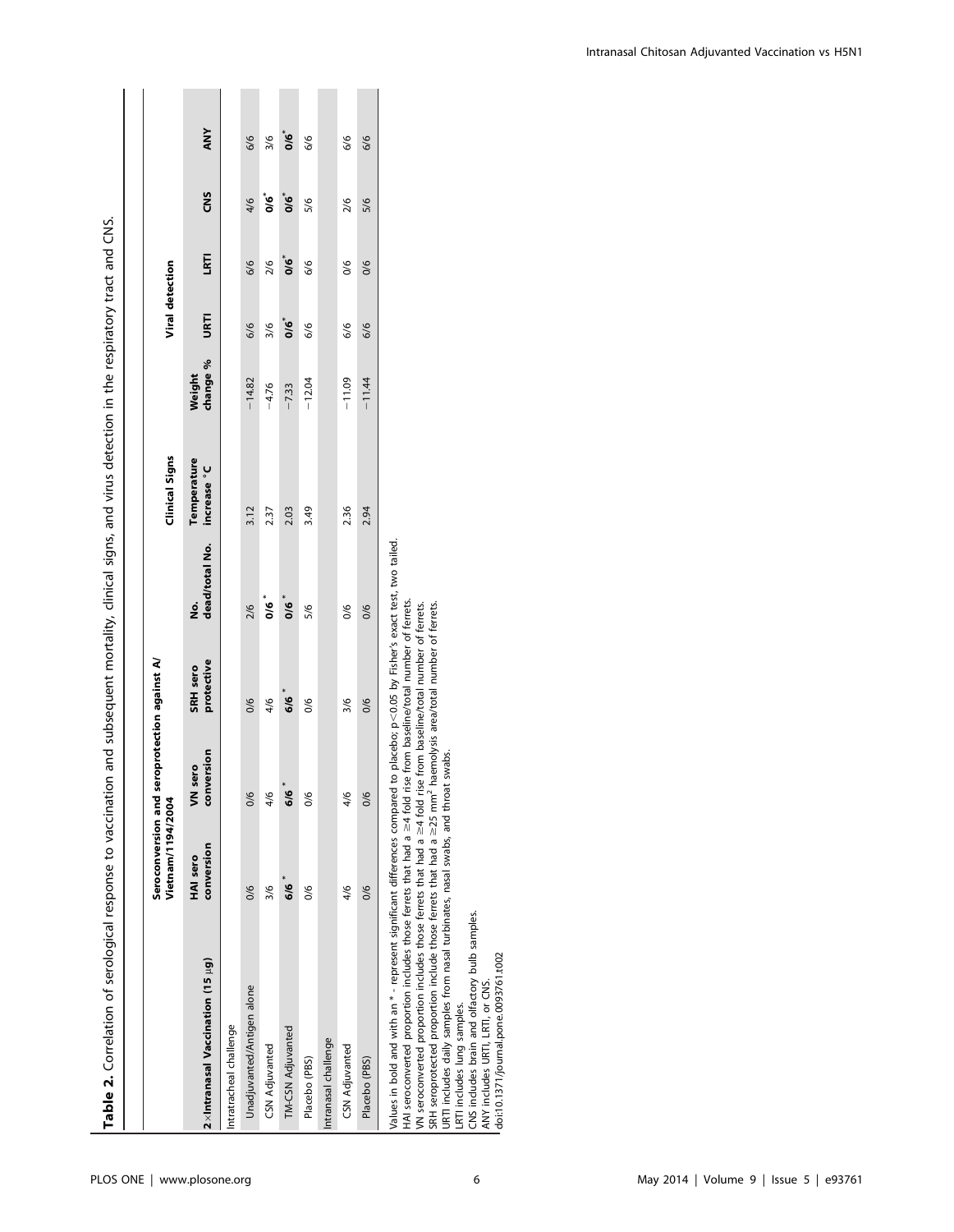

Figure 3. Virus Titres in Throat- and Nasal Swabs in control and vaccinated ferrets post challenge. Both throat swabs (3A) and nasal swabs (3B) were analysed for viral loads by cell culture (log<sub>10</sub>TCID<sub>50</sub>/mL) and plotted daily after challenge. Plots contain mean daily mean titres with  $\pm$ SD for each treatment. The following treatment groups were challenged with HPAI virus by the intratracheal route: red circle = placebo group challenged, green squares = unadjuvanted/antigen alone vaccine group, blue triangles = CSN adjuvanted vaccine, orange diamonds = TM-CSN adjuvanted vaccine. The following groups were challenge by the intranasal route: black diamonds = placebo, and blue circles = CSN adjuvanted vaccine.

doi:10.1371/journal.pone.0093761.g003

In animals that received two CSN adjuvanted vaccinations 6 out of 12 animals attained seroprotective levels for A/Turkey/ Turkey/1/2005 by SRH assay, with 2 out of 12 seroconverting by each of the other assays. Four, 2 and 3 out of the 12 animals seroconverted to A/Indonesia/05/2005 (clade 2.1) by HAI (turkey erythrocytes), HAI (horse erythrocytes), and VN assays respectively with 3 ferrets attaining seroprotective levels in the SRH assay.

In the TM-CSN adjuvant vaccinated ferrets 4 out of 6 ferrets attained seroprotective levels for A/Indonesia/05/2005 (by SRH assay). The other serological methods detected seroconversion in 5, 5 and 4 out of 6 animals by HAI (turkey erythrocytes), HAI (horse erythrocytes), and VN assays respectively. In the TM-CSN adjuvant vaccinated ferrets 6 out of 6 ferrets attained seroprotective levels for A/Turkey/Turkey/1/2005 (by SRH assay). The other serological methods detected seroconversion in 3, 2 and 6 out of 6 animals by HAI (turkey erythrocytes), HAI (horse erythrocytes), and VN assays respectively.

In addition to using turkey erythrocytes for the HAI assay for the 3 virus clades, we also used horse erythrocytes. Assays using horse erythrocytes mostly detected either an equivalent or a lower number of seroconverting ferrets than when using turkey erythrocytes. In two cases horse erythrocytes allowed for identifying seroconversion that was not picked up with turkey erythrocytes (CSN adjuvanted group after 1 vaccination against the clade 2.1 and 2.2). This difference is not explained by the difference in LOD and therefore the seroconversion threshold definition between the assays. Otherwise the horse blood results were similar in titre in cases when both assays detected HAI antibodies.

# Protective Efficacy of Intranasal Vaccination vs Homologous HPAI A/Vietnam/1194/2004 [H5N1] Virus, with either Lethal Intratracheal Inoculation or Intranasal Inoculation

Mortality. Intranasal challenge of influenza naïve ferrets produced virus replication predominantly in the upper respiratory

tract (URT) and central nervous system (CNS) and none of the six animals had to be euthanised on welfare grounds. In comparison, the intratracheal route of inoculation resulted in a predominantly lower respiratory tract infection (LRT) which was associated with a significantly higher mortality ( $p<0.05$ ). Thus 5 out of 6 animals were either found dead or were euthanised prematurely (Figure 2A). High viral titres in the swabs and tissues, and marked histopathological changes and weight loss were noted in these animals.

Vaccination with antigen alone (15 µg HA/dose) did not protect 2 of 6 animals from premature death. In contrast both the CSN and TM-CSN adjuvanted vaccines protected all ferrets from the lethal outcome of intratracheal inoculation. In the groups inoculated intranasally, including placebo, all animals survived.

Body Weight loss & Body temperature change. Placebo animals inoculated intratracheally showed more consistent body weight loss compared to intranasally inoculated ferrets. The CSN vaccinated animals showed significantly reduced AUC in weight loss  $(p<0.05)$  when compared to both intratracheal and intranasally challenged placebo ferrets (Figure 2B). TM-CSN vaccinated animals had reduced AUC weight loss but this did not reach significance  $(p = 0.09)$ . Both the intracheally inoculated placebo and antigen only groups exhibited a sharp rise in temperature a day after challenge that resolved the following day (Figure 2C). The intranasally inoculated placebo group had a high temperature from Day 2 that remained elevated until the end of the study. Vaccination with the CSN adjuvant and antigen reduced the mean peak temperature rise from baseline (not significant  $p = 0.066$ ) compared to placebo when challenged by the intranasal route. In contrast when challenged by the intratracheal route of infection, both the CSN and TM-CSN vaccinated ferrets exhibited significantly reduced mean peak temperature change compared to the placebo group  $(p<0.05)$ .

Viral load in the respiratory tract and CNS. Table 2 shows the number of ferrets in each of the vaccine groups that had culturable virus in either of the URT, LRT, or CNS.

There was no detectable virus in the TM-CSN vaccinated ferret samples from the URT, LRT, or CNS. In contrast, virus was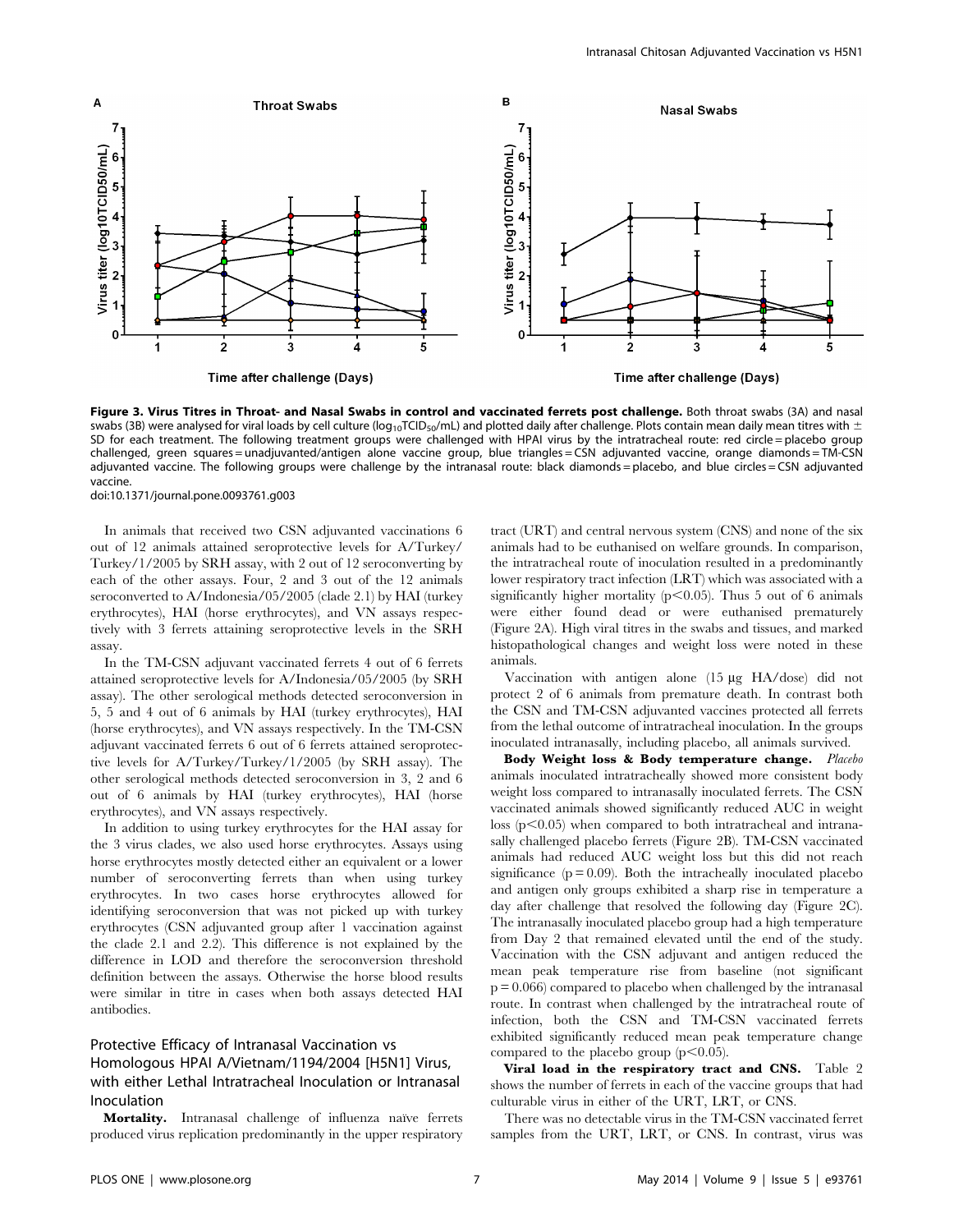

Figure 4. Virus Titres in Nasal Turbinates, Lungs, Brain, and Olfactory bulb in control and vaccinated ferrets post challenge. On the day that each ferret was euthanised samples taken from the turbinates (A), lung (B), brain (C), and olfactory bulb (D) were analysed for viral loads by cell culture (log<sub>10</sub>TCID50/gram) and plotted as a scatter plot with geometric mean titres for each group. The following groups were challenged with HPAI virus by the intratracheal route: red circle = placebo group challenged, green squares = unadjuvanted/antigen alone vaccine group, blue triangles = CSN adjuvanted vaccine, orange diamonds = TM-CSN adjuvanted vaccine. The following groups were challenge by the intranasal route: black diamonds = placebo, and blue circles = CSN adjuvanted vaccine. doi:10.1371/journal.pone.0093761.g004

isolated from 3 out of 6 ferrets in the URT (throat swabs), and 2 out of 6 ferrets in the LRT (lung sample) that received CSN adjuvanted vaccine following intratracheal challenge.

Intranasal CSN adjuvanted vaccinated ferrets had significantly lower mean AUC of nasal and throat swab titres (mean titres of each group by day are shown in Figure 3) than placebo  $(p<0.05)$ , as well as significantly lower mean AUC of throat swab virus titres when challenged by the intratracheal route  $(p<0.05)$ . Those ferrets that received TM-CSN vaccine and were challenged intratracheally had significantly lower mean AUC virus titre in throat swabs when compared to placebo  $(p<0.05)$ .

The mean viral titres of lungs, turbinates, brain and the olfactory bulb at the day of death from TM-CSN and CSN treatment groups were all lower than placebo (Figure 4), when challenged by the intratracheal route. However it should be noted that possible bias from the timing of death in the ferrets cannot be discounted for comparisons involving the IT challenged placebo group and the antigen alone group for viral titres in the lungs, turbinates, brain and the olfactory bulb. CSN vaccinated animals had significantly lower mean nasal turbinate virus titres than placebo when challenge by the intranasal route  $(p<0.05)$ .

Histopathology. Intratracheal challenge predominantly damaged the lung tissues (LRT), while intranasal challenge did not. In contrast intranasal challenge induced severe rhinitis (URT) in comparison to intratracheal challenge (Figure 5). Overall both TM-CSN and CSN adjuvanted vaccination of ferrets reduced LRT histopathological findings compared to placebo. Of those ferrets that died spontaneously or had to be euthanised prematurely all displayed acute severe pneumonia or diffuse alveolar damage, which was attributed to the challenge virus infection. None of those animals that were affected by encephalitis died spontaneously or had to be euthanised prematurely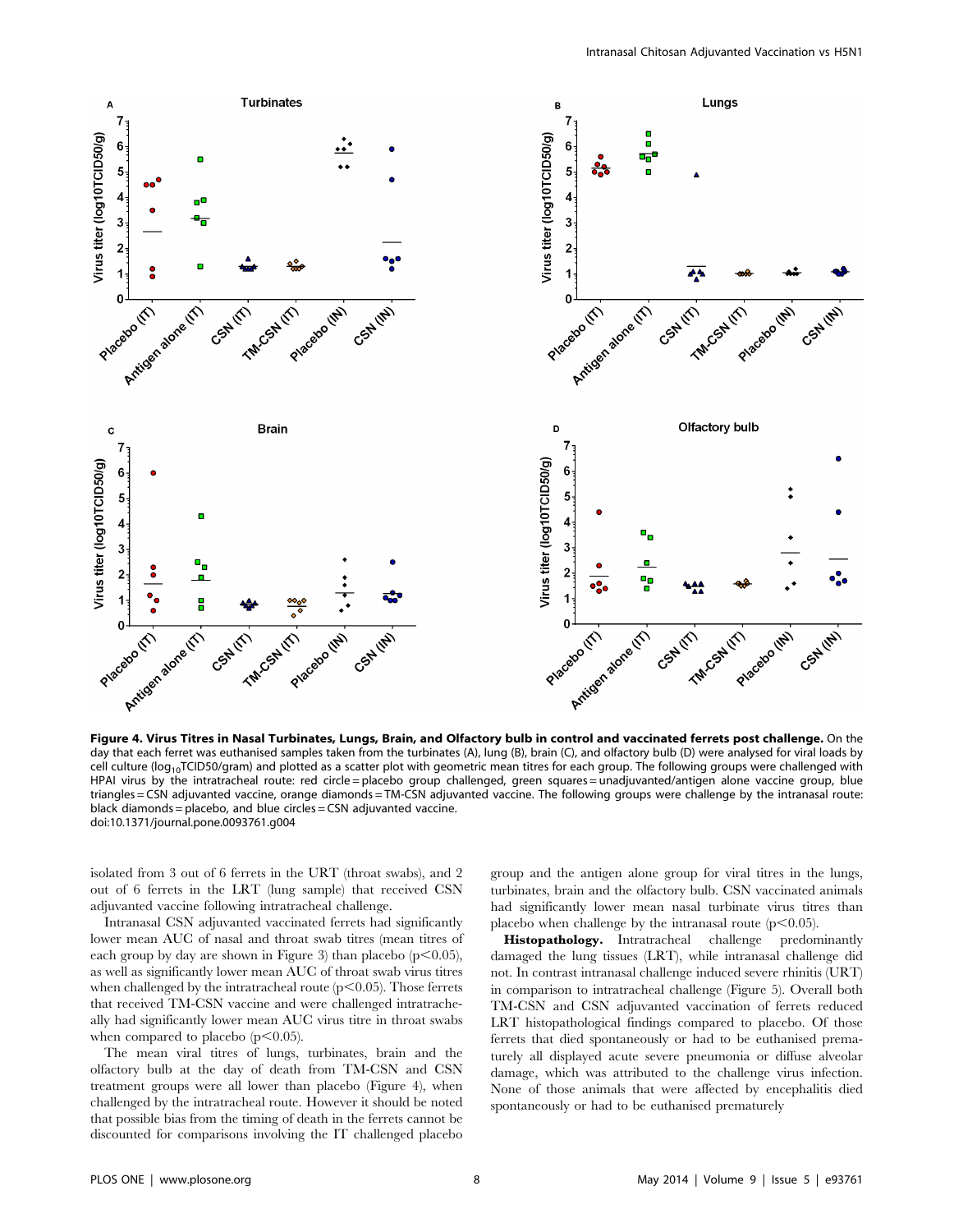

Figure 5. Histopathology in control and vaccinated ferrets post challenge. Histopathology was performed on ferrets that were euthanised according to schedule as well as animals euthanized prematurely on welfare groups and any decedents. In those ferrets that were not euthanised according to the schedule all had acute severe pneumonia or diffuse alveolar damage, which was attributed to the likely cause of death. None of those animals that were affected by encephalitis had to be euthanised prematurely. Each panel represents: (A) extent of alveolitis, (B) severity of alveolitis, (C) relative weight of lung, (D) percentage lung affected, and (E) severity of rhinitis. doi:10.1371/journal.pone.0093761.g005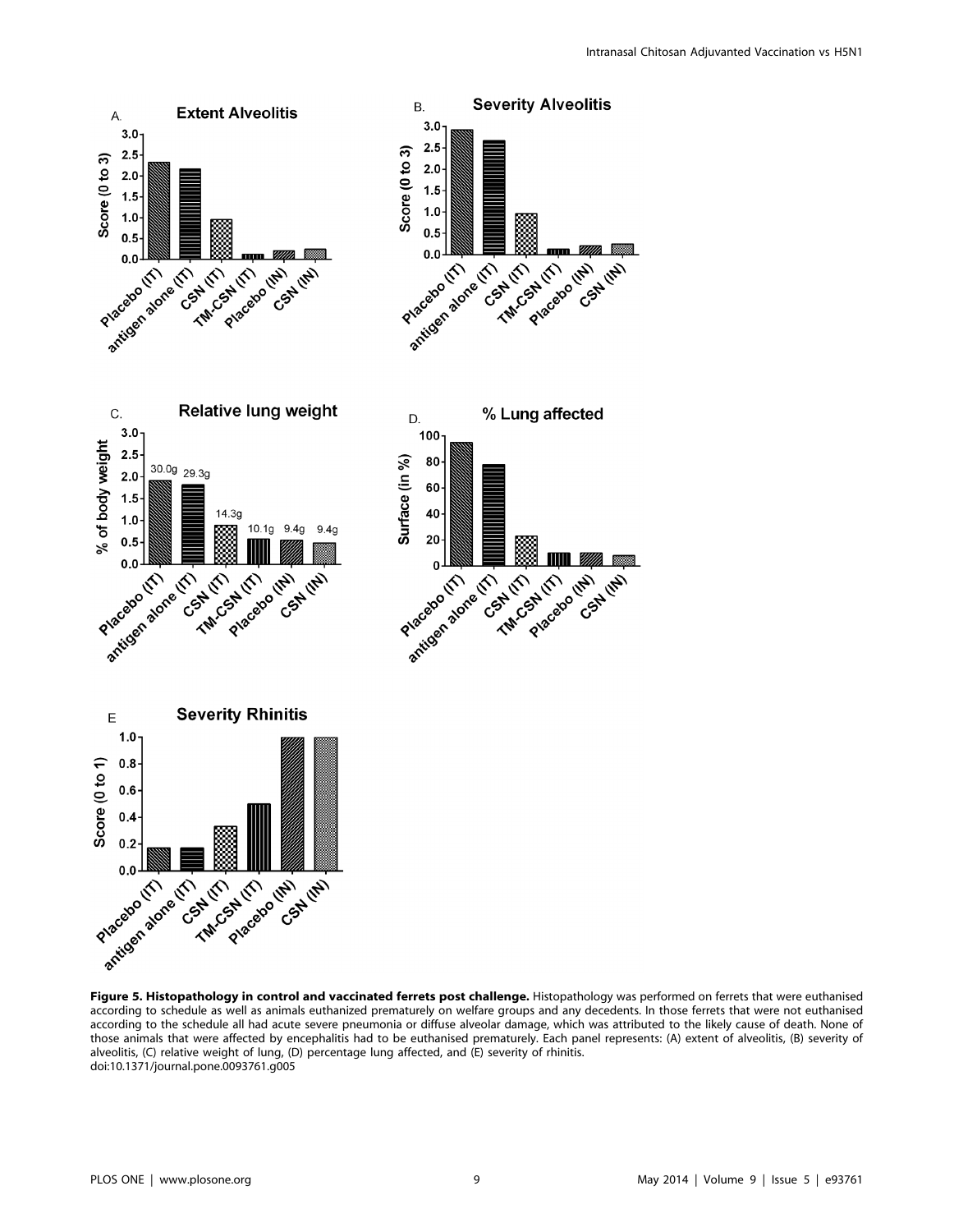## Discussion

We evaluated the immunogenicity and protective efficacy of ChiSys, a chitosan-based bioadhesive mucosal delivery system, as an intranasal vaccine adjuvant for an inactivated NIBRG-14 H5N1 subunit antigen. This is the first study to our knowledge in which a chitosan derivative has been used in a ferret Influenza challenge model.

The mechanism of action of chitosan and derivatives, as an adjuvant/delivery system for intranasally administered vaccine antigens, has not been fully elucidated. It is generally accepted that chitosan functions as a depot to protect and retain subcutaneously administered antigens at the local site [29] and it is probable that, as a mucoadhesive, chitosan plays a similar role in the nasal cavity by delaying mucociliary clearance of administered antigens. What is known is that solubility, degree of deacetylation, molecular weight, surface charge, and nature and degree of substitution are amongst the factors that will determine the effectiveness of the different chitosan forms as vaccine adjuvants. A glutamate salt form (CSN) and a trimethyl derivative of chitosan (TM-CSN) were evaluated in this study.

Vaccination twice with  $TM-CSN$  adjuvant (15  $\mu$ g HA/dose) induced high serological titres against the vaccine antigen in 100% of animals with all serological assays, which completely protected the ferrets from lethal intratracheal challenge and provided sterilising immunity with no virus replication in URT, LRT, and CNS samples. Not only did TM-CSN vaccination induce high levels of antibodies, CSN adjuvanted vaccination also induced seroconversion and significantly reduced viral shedding and associated disease when ferrets were challenged by both the lethal intratracheal route as well as the intranasal route.

Serosurveillance studies in countries where H5N1 is endemic suggest that there are many people that have been exposed to H5N1 that have either had subclinical illness or have resolved their infection without the need to go to hospital [3]. In contrast the majority of patients seen in hospitals have presented with severe pneumonia, which had developed several days after symptom onset [30], [31]. While pneumonia is most frequently associated with H5N1 infected patients CNS involvement has also been observed [32].

A comparison of the route of H5N1 inoculation in ferrets and how it affects pathogenicity has shown that intranasal and intratracheal inoculation produce different disease profiles [33]. In the present study intratracheal challenge of placebo treated ferrets resulted in a lethal infection in the majority of animals and involved predominantly LRT disease with limited URT and CNS involvement. Intranasal challenge with the same total infectious titre of virus, although non-lethal, produced severe, predominantly URT disease with limited spread to the LRT and CNS. The design of this study included CSN adjuvanted intranasal vaccine challenged by both inoculation routes to test for protective efficacy against both disease outcomes. It would have been desirable to have challenged TM-CSN vaccine and antigen alone (unadjuvanted) vaccine groups by the intranasal route to evaluate these vaccines for a non-lethal challenge; however the study was restricted to 6 groups (36 animals) for ethical reasons.

An ''ideal'' influenza vaccine would induce long-term immunity that protects individuals from infection with the homologous virus, but would also generate cross-protective antibodies against heterologous strains of the same subtype. It would also allow for rapid manufacture in the event of a pandemic; require minimal viral antigen; remain stable at variable temperatures; and be safe, well-tolerated, and effective when given in a single dose [34]. In this study the TM-CSN vaccine induced strong cross-clade reactive antibody responses to H5N1 clades 2.1 and 2.2. The cross-clade reactive antibodies quantified post-vaccination suggest that vaccination with TM-CSN would likely protect against an H5N1 drifted variant challenge. To definitely establish the protective efficacy in an Influenza naïve ferret challenge model, the next step for this vaccine could be to challenge vaccinated animals with a different clade H5N1 virus. As demonstrated by Govorkova et al., H5N1-vaccinated ferrets that had had prior infection with epidemic influenza were still protected from challenge with an H5N1 virus that bore substantial antigenic differences from the vaccine antigen, even when serology assays did not detect cross-clade antibodies. [8]. Human subjects are expected to have had immunological exposure to Influenza within the first few years after birth [35]. As such it is thought that prior exposure to related, as well unrelated Influenza strains improves the response to subsequent antigenic exposure [36],[8]. It would be ideal if protective antibody responses were established after a single vaccination thereby reducing the period over which populations are potentially exposed to virus. Thus a single vaccination of ferrets with TM-CSN and CSN adjuvants followed by challenge could yield additional useful information.

Influenza H5N1 vaccines in ferrets have primarily been delivered by the intramuscular route [9],[10],[37],[38],[39] with fewer by the intranasal route [40],[41]. Many of these studies have demonstrated protection from a lethal challenge that was delivered either intranasally or intratracheally. Many vaccines have not shown both 100% seroconversion, cross clade seroprotection, as well as preventing virus replication in URT, LRT and CNS. In this study, we demonstrated protective immunity from lethal H5N1 Influenza infection in ferrets following intratracheal challenge. The TM-CSN adjuvanted vaccine conferred complete protection in ferrets with no disease or viral shedding in both the respiratory tract and the CNS. The CSN vaccinated ferrets were also protected from lethal infection and had reduced viral replication, clinical signs, and pathological findings.

## Supporting Information

File S1 Supporting information for animal husbandry, virus neutralisation methods, statistics, and detailed serology tables. Table S1. Group serological responses after 1 and 2 vaccinations (HAI, VN, and SRH) to homologous A/ Vietnam/1194/2004 [H5N1] - clade 1. Table S2. Group serological responses after 1 and 2 vaccinations (HAI, VN, and SRH) to heterologous A/Indonesia/05/2005 [H5N1] -clade 2.1. Table S3. Group serological responses after 1 and 2 vaccinations (HAI, VN, and SRH) to heterologous A/Turkey/Turkey/1/2005 [H5N1] - clade 2.2.

# (DOCX)

# Acknowledgments

The authors are very grateful to Willem van Aert, Ronald Boom, Saskia Berhof, Patricia Nuijten, Vera Teeuwsen, Peter van Run (Viroclinics Biosciences BV, and Erasmus Medical Center, Rotterdam, The Netherlands) and Geert van Amerongen (Netherlands Vaccines Institute, Bilthoven, The Netherlands) for their very precious technical support.

#### Author Contributions

Conceived and designed the experiments: AJM RLW AC KJS ADMEO MH AS. Performed the experiments: KJS LdW EJBVK GL SP EM. Analyzed the data: AJM AK NN KJS LdW EJBVK ADMEO RLW. Wrote the paper: AJM RLW JSO. Immunology work package leader for FP7 grant: RC. Manufacture and supply of vaccines: MH AS.